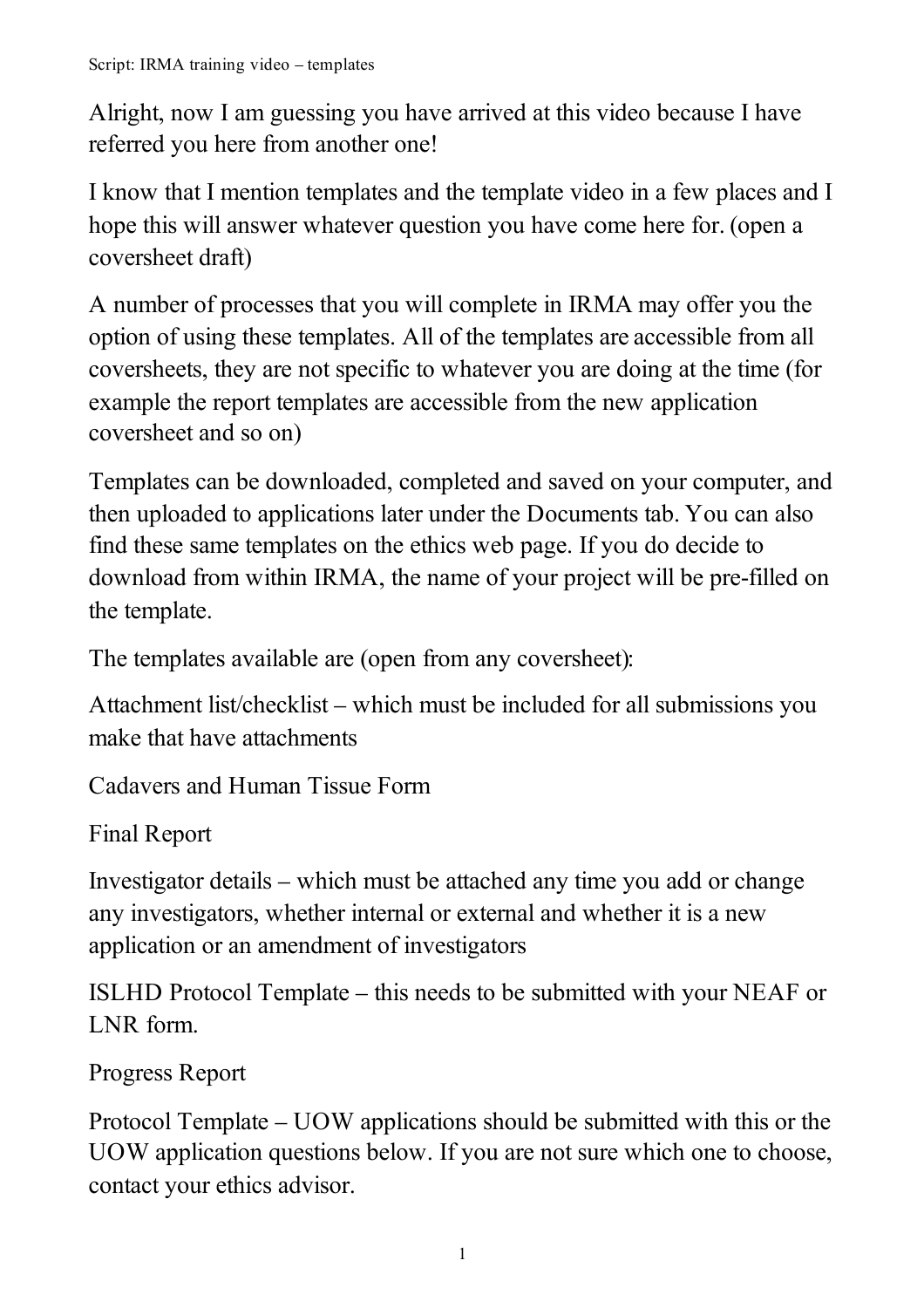UOW Application Questions

Questionnaire Summary

To download any one of these, press here (magnifying glass) then choose download a copy of the template (option 1).

If you picked the wrong template, or change your mind, just chose option 2 to return to your coversheet.

Feel free to download as many copies of each template as you need, and as many different templates as you want.

It might be prudent though to only download what you need for your current coversheet close to the time you will use it in case the templates are updated over time.

For full details of which documents you will need and when to use them, see the Ethics website.

Note that other forms or documents may be required with your application that are not included here as templates such as the new ethics application form (NEAF) for ISLHD projects or participant information and consent forms.

Once you have downloaded and completed your forms, remember to follow the document naming convention when saving them.

All documents that are uploaded to an application in IRMA remain with the record. This means that over time there are often multiple versions of documents. To allow the committee and the researcher to identify a specific version (e.g. the most recent one) it is important that the files are named consistently and with clear descriptors (go to the documents tab from whatever coversheet I am in and choose upload then type below in as I say it)

The format to use is Document name, Version number and date(DDMMYYYY). For example a Participant Information Sheet for children would be named ChildPISv122092016.doc; the use of acronyms and spaces is completely optional, this could equally be written